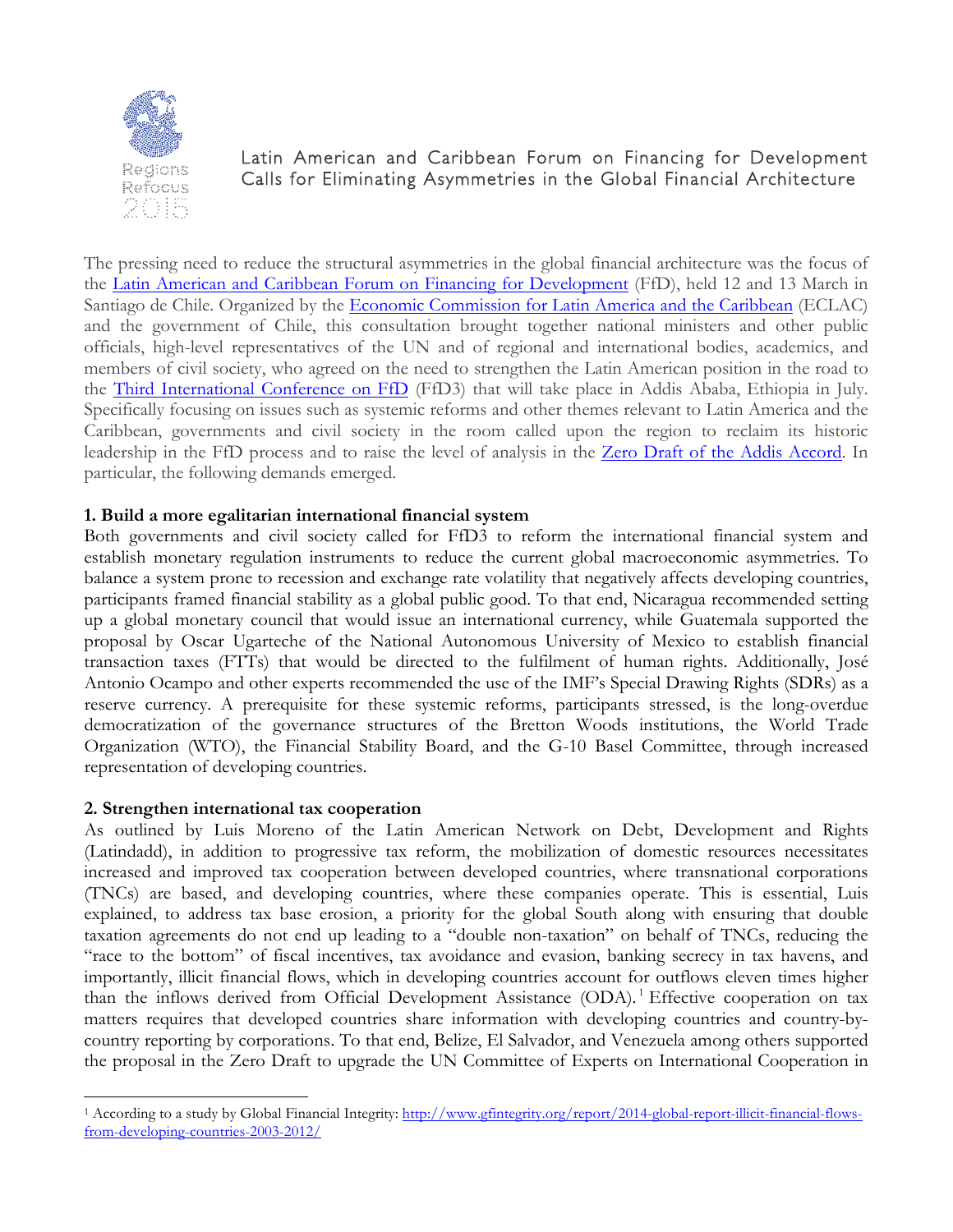Tax Matters to an intergovernmental body, reflecting the important role of the UN as the legitimate space for the definition of global fiscal rules [paragraph 28].

# **3. Private Finance: the Latin American experience calls for caution**

The majority of governments underscored the need to prioritize the role of the state over that of the private sector in development, with Ecuador pointing out that some private financing mechanisms, such as publicprivate partnerships (PPPs), have minimal impact in reducing poverty and inequality. Verónica Serafini of Development Alternatives with Women for a New Era (DAWN) and Regions Refocus 2015 highlighted that governments must not incentivize foreign direct investment (FDI) through salary reductions and other "race to the bottom" tactics. After decades of neoliberal de-regulation that has resulted in increased structural inequalities, the Latin American experience evidences the need to defend the role of the state as the key guarantor of human rights, to ensure investment is directed towards development areas that may not be profitable but are vital for the full realization of rights.

### **4. Advance gender equitable policies**

Uruguay stressed that gender equality must be reflected in the FfD agenda, "not only because of the human rights perspective that must prevail in all development processes," but also because of women's intrinsic contribution to the economy. Additionally, many governments – including Ecuador, Belize, Brazil, and El Salvador – underscored the need to develop new approaches to measuring progress, which move beyond GDP and capture the multidimensionality of inequalities, particularly gender-based inequalities. The consultation shed light on the differential effects that economic policies – in particular, tax and employment policies – have on women and men. In that regard, UN Women urged governments to make headway in the economic inclusion of women beyond micro finance policies; reducing gender imbalances in productive and reproductive activities through policies that promote the redistribution of care work; eliminating gender bias of indirect taxation; prioritising gender equality and women's rights in national budgets and promoting budget transparency and effective participation of civil society. In his closing remarks, Wu Hongbo, Under-Secretary-General for Economic and Social Affairs and Chair of the Addis Ababa Conference, "took note particularly of the call to fully address gender and inequalities in the outcome document."

### **5. Sovereign debt restructuring**

The need to re-structure sovereign debt was highlighted by governments – including Belize, Brazil, Ecuador, El Salvador, Panama, and the Dominican Republic, as well as Chile's Foreign Minister, Heraldo Muñoz – and civil society in its entirety. The Executive Secretary of ECLAC, Alicia Bárcena, contributed what she regarded a "bold" proposal: condoning the debt of Caribbean countries using a HIPC (Highly [indebted](https://www.imf.org/external/np/exr/facts/hipc.htm) poor [countries\)](https://www.imf.org/external/np/exr/facts/hipc.htm) initiative, for which she offered the technical support of ECLAC.

### **6. Establish fairer rules for international trade**

Latin American governments emphasized the need to reduce asymmetries in international trade by eliminating tariffs in developed countries and establishing rules that take into account the special needs of developing countries and allow for the entry of value-added products into markets in the developed world. Additionally, participants expressed concern about open investment treaties that promote short-term capital inflows.

### **7. Strengthen regional financial mechanisms**

Participants spoke in favor of establishing new regional and sub-regional development banks, as well increasing the representation and extending the tasks of existing ones, as a contra-cyclical tool against credit shrinkage and global financial instability. Brazil highlighted the importance of national development banks in ensuring large-scale access to credit by all citizens and cautioned against the private sector taking on micro-credit and inclusive innovative financing initiatives at the national level that could undermine the role of development banks. Respected scholars such as Ocampo and Ugarteche, along with Bárcena,